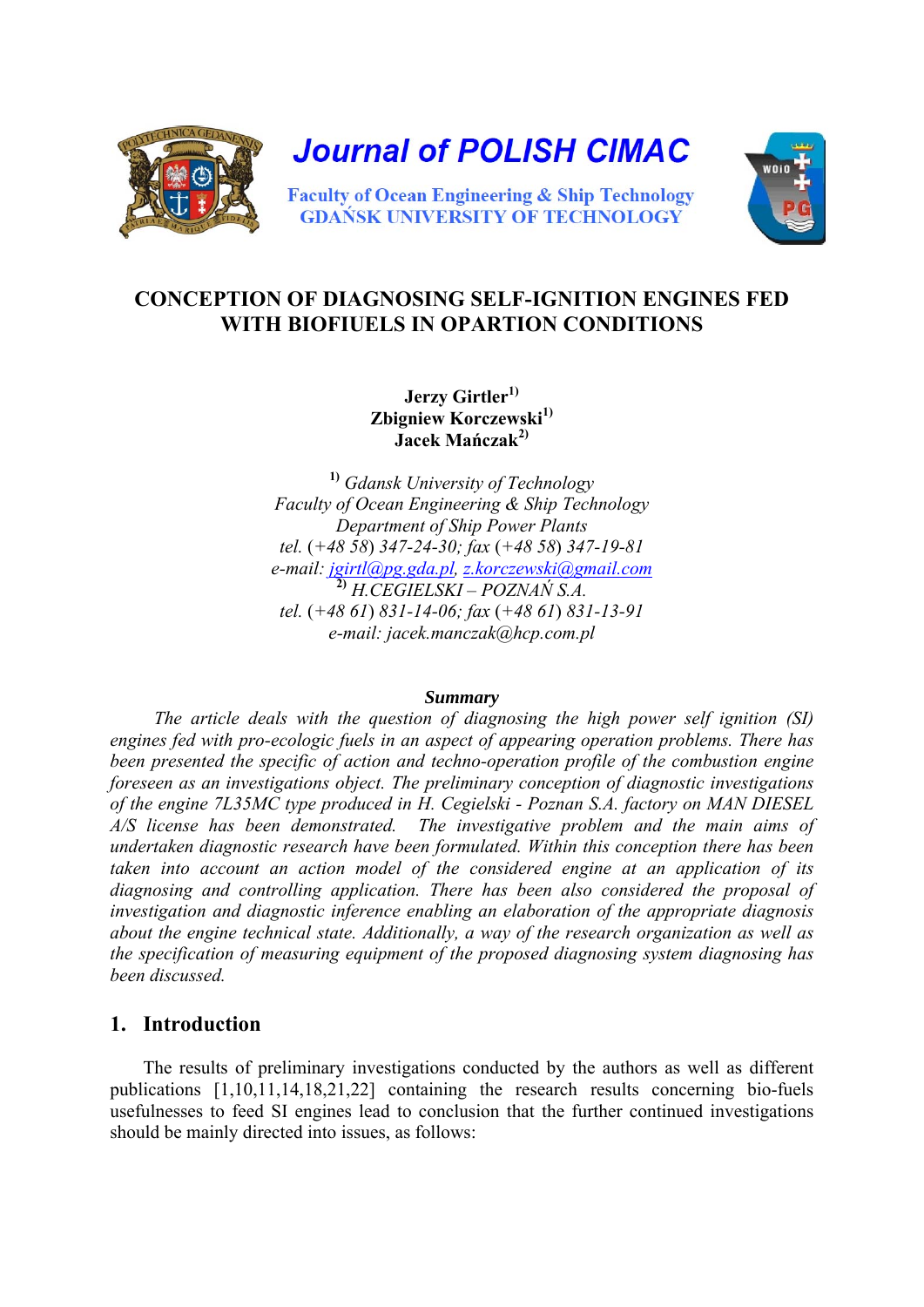- qualification of the engine's energetic properties by assignment of such parameters (the coefficients) of its action like: maximum combustion pressure in cylinders  $(p_{max})$ , the indicated pressure  $(p_i)$ , exhaust temperature  $(T_s)$ ,
- diagnostics application for identification of the engine's working spaces technical state, especially cylinders' bearing surfaces, pistons' heads, fuel injectors as well as cylinders' heads from the side of a combustion chamber.

We propose an application of diagnosing systems during engines' technical state evaluation, as follows: (fig. 8, 10, 11): a digital register and analyzer of vibration "SVAN 956", digital indicator of the cylinder pressure "the LEMAG the PREMET C" as well as the measuring videoendoskop "XLG3".

 The scientific research aimed to evaluate a method of the energetic features estimation of self ignition engines feed with the palm oil as well as procedures of the identification of their technical state. Proposals in this regard have been introduced in point 3.

## **2. Profile of the research object**

The worldwide crisis of shipbuilding industry in Poland extorted the necessity to search for the new sale markets by many country (and not only) manufacturers of marine machines and devices. The far performed changes of the production profile have been often necessary. A major polish producer of marine engines H. Cegielski - Poznan S.A. did not unfortunately avoid this problem. The factory specializes in production of licensed Wartsila as well as MAN the DIESEL A/S engines. Experiences gathered during a realization of the signed's contract along with Greece, on delivery several stationary energetic systems driven by lowspeed two-stroke engines made it possible to take over the next order, from behind shipbuilding industry, this time for Germany. The contract signed-up in 2008 includes a delivery of the complete unit of a electric supply powering in the refinery PBB GmbH located in Brake [20].A two-stroke low-speed engine of 7L35MC-S type produced on the license of MAN DIESEL A/S, adapted to feed with commercial biofuel - raw palm oil has been applied in he propulsion line of the electric power station. This is the first in the world the ecological electric power station, and gathered operation experiences will surely help to improve the propulsion engine's construction. It will also enable an application of different ecological fuels e.g. rapeseed oil, methylic spirit and even the animal tallow in the immediate future. Physical-chemistry properties of the applied biofuel has imposed a necessity of the engine's construction structure modification (elements of the engine's fuel feed system were adapted to have a contact with the fuel of a high acidic number equals 13-16 mgKOH / g), as well as the constructional form.

Currently the engine works on a crude palm oil at the parameters as follows:

| Free fatty acids               |       | max              | $7\frac{9}{6}$          |
|--------------------------------|-------|------------------|-------------------------|
| Impurities                     |       | max              | $0.5\%$                 |
| Water                          |       | max              | $0.5\%$                 |
| Ignitron temperature           |       | m <sub>1</sub> n | 200 °C                  |
| Phosphorus                     |       | max              | $100 \text{ mg/kg}$     |
| Acid number                    |       | max              | 14 mg $KOH/g$           |
| Net calorific value            |       | min              | 36 000 kJ/kg            |
| Cetane number                  |       | min              | 36                      |
| Density                        |       | max              | 930 kg/m <sup>3</sup>   |
| Fluidity temperature           |       |                  | 18 °C                   |
| Resistance to oxidation 100 °C |       | m <sub>1</sub> n | 8 std.                  |
| Viscosity                      | 50 °C | max              | 32 mm $\frac{2}{s}$     |
| Viscosity                      | 70 °C | max              | $20$ mm <sup>2</sup> /s |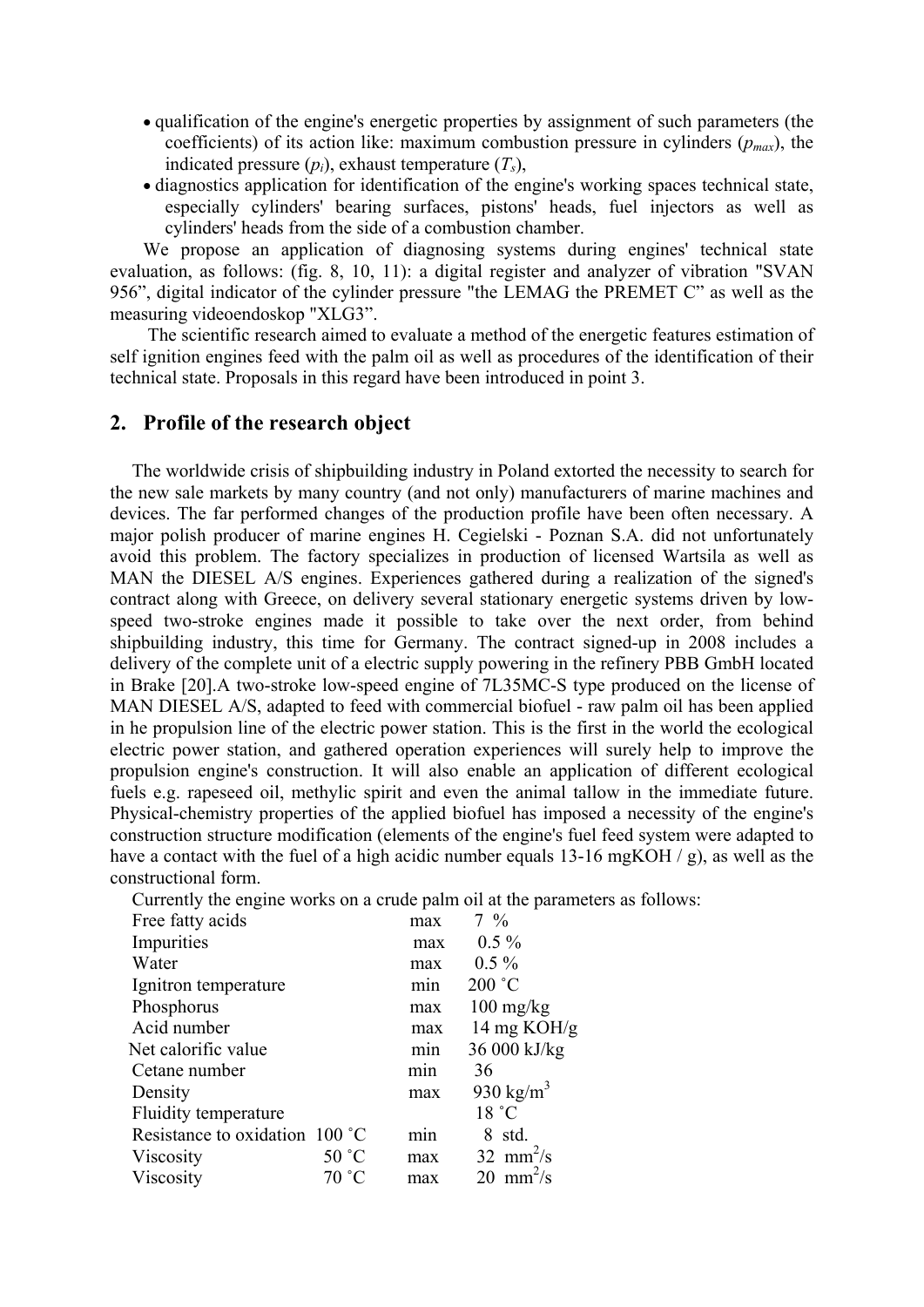| Sulfur | max | $10 \frac{\text{mg}}{\text{kg}}$ |
|--------|-----|----------------------------------|
| Ash    | max | $0.01\%$                         |

The engine's fuel system has been feed with the fuel come from chicken fat during starting the tested engine. This fuel also showed its usefulness to feed such kinds of diesel engines.

 The MAN B&W engine of 7L35MC-S type is a 7-cylinder, low-speed, crosshead, twostroke, high charged engine in a row configuration - fig. 1. A nominal engine's power of the piston stroke - 1050 mm and cylinder diameter - 350 mm equals 4520 kW, at the crankshaft rotational speed -  $214.3$  min<sup>-1</sup> and supercharged pressure -  $0.27$  MPa. The specific fuel consumption, within the load range burden 80-90%  $P_{\text{nom}}$ , does not exceed 179 g/kWh. It gives the general engine's efficiency about  $\eta_0$ =54,7 % taking into consideration that the net calorific value of the applied biofuel equals  $W_d = 36770$  kJ/kg. Figure 2 i 3 demonstrate the schematic diagram of the port-valve scavenging in the engine's cylinder system. The engine represents a propulsion unit for the alternating current generator of LEZ, St. Petersburg 4/5750 kW/kVA, 50Hz /11000kV type. The engine's basic parameters are introduced on the load profile - fig. 4.



*Fig. 1. General view of the 7L35MC-S engine* 



*Fig. 2. Port-valve timing system of the 7L35MC-S engine a) flow diagram of the working medium, b) inlet (admission) ports.*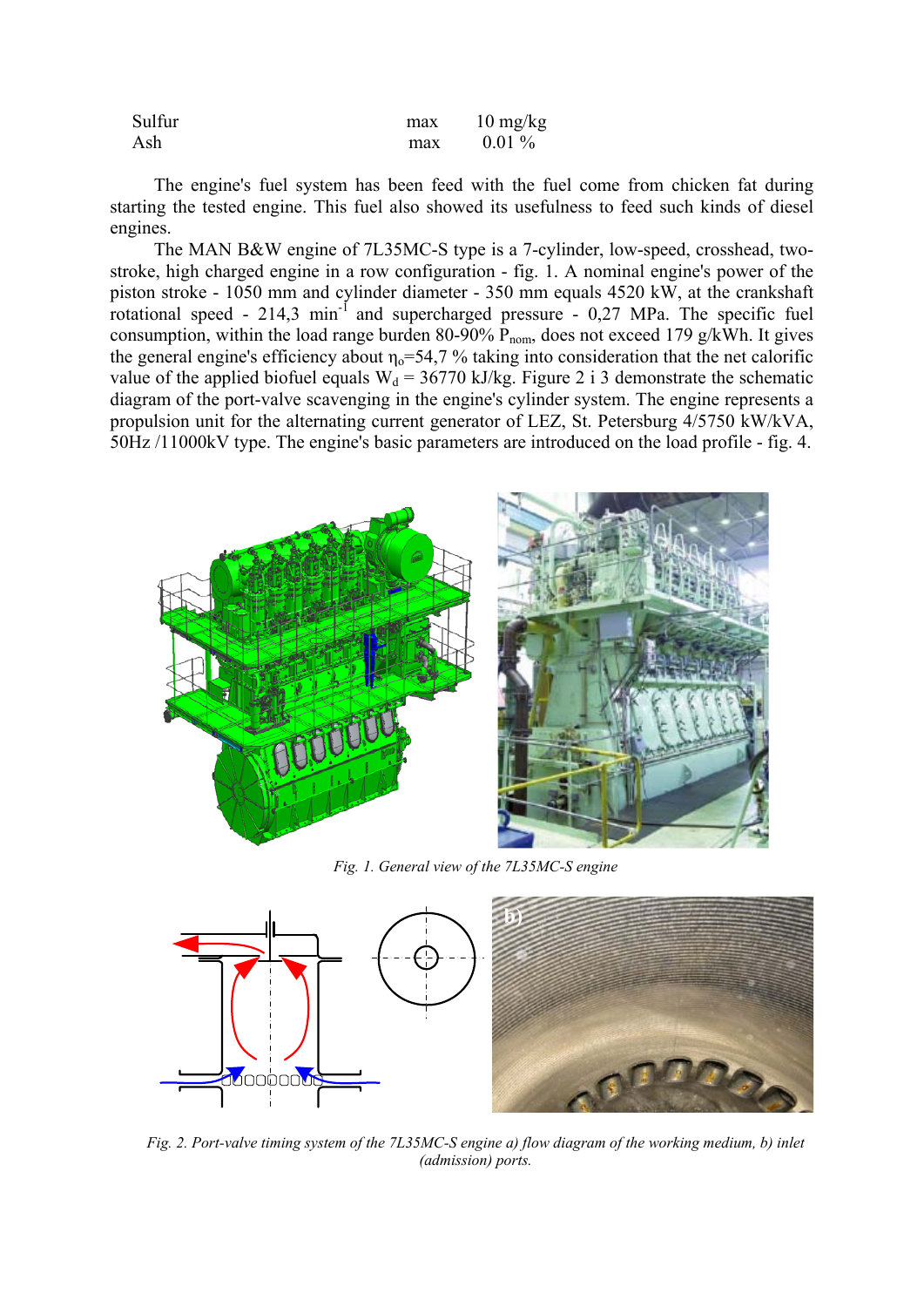

*Fig. 3. Exhaust outlet of the port-valve timing system of the 7L35MC-S engine a) exhaust valve stem, b) exhaust valve fungus in the low plate of the cylinder head.* 



*Fig. 4. Load profile of the 7L35MC-S engine*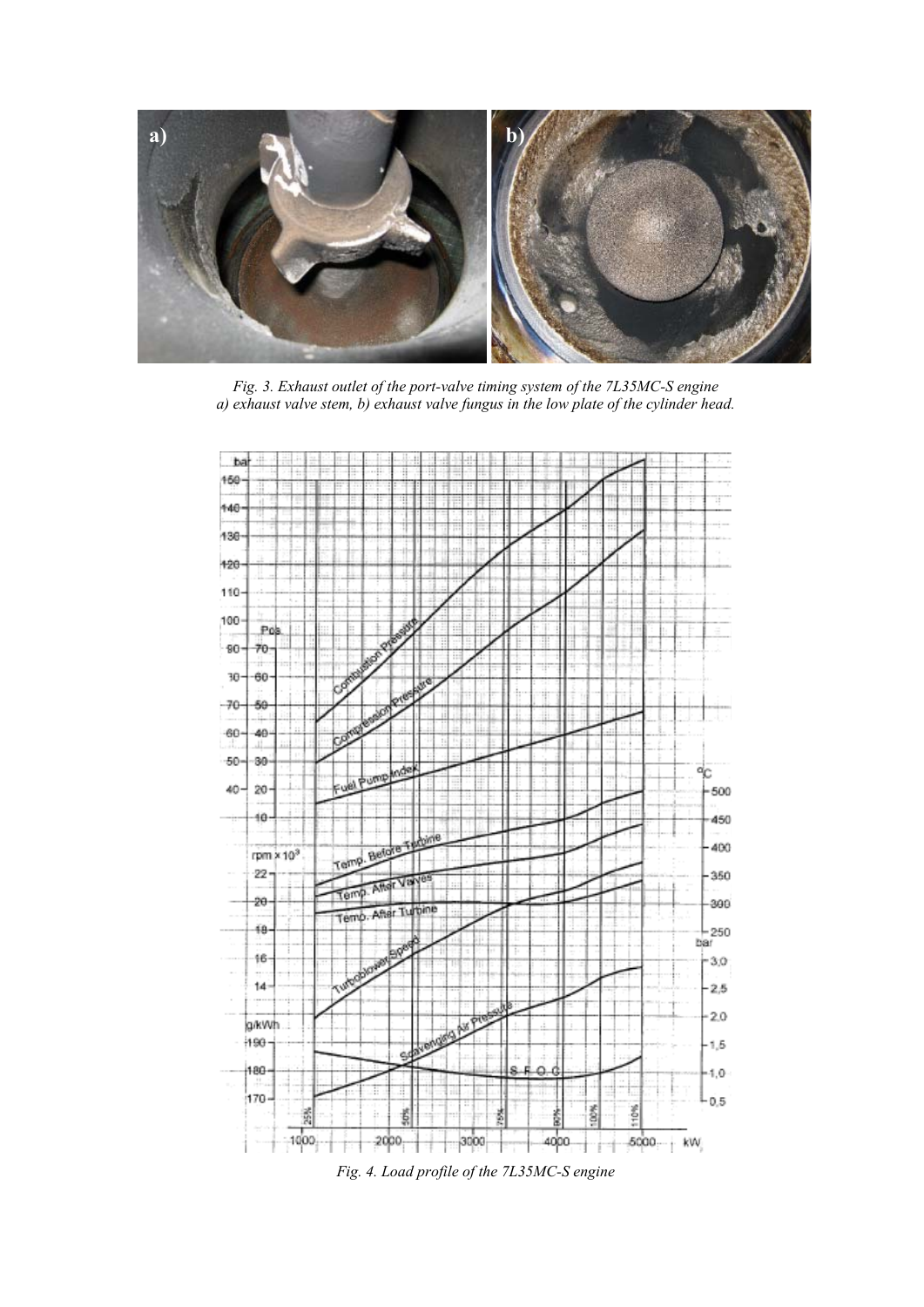Basic technical parameters which characterize the whole energetic installation:

| - Electric power:                         | $4,5$ MW; |
|-------------------------------------------|-----------|
| - Thermal power in a steam and hot water: | $3.5$ MW; |

- Efficiency of the electric energy production: 48%;

- The general efficiency of the electric and thermal energy production: 87%; The introduced installation is characterised with the highest standard in a range of the environment protection fulfilling the EU requirements within the scope of the Best Accessible Techniques so called BAT (Best Available Technology) - which marks:

- Obtainment of the minimum efficiency of the electric power production with delivered chemical energy in a liquid, in the range of 40 - 45 %;
- Obtainment the associated efficiency (the cogenerative) of the electric power and warmth production (in the form of low-pressure steam from the warmth delivered to the waste-heat boiler as well as in the form of hot water from the warmth delivered to heat exchangers of the cooling cycles HT and LT), in the range of 75- 90 %;
- Limitation of dustiness to the level of 20 mg/m3, by means of the electrofilter application;
- Limitation of  $SO_2$  emission, by means of the low-sulphur fuel application;
- Limitation of  $NO<sub>x</sub>$  emission, by means of the SCR system application;
- Limitation of CO and hydrocarbons emission, by means of OxyCat system application;

• Limitation to minimum of the water dirt, by means of an application of the closed cooling systems of oil and water medias as well as restrictive fulfilling the German norms within this range.

The Competitive Committee of XIII International Energetic Market ENEX 2010 rewarded the project with medal for the innovation and applied technical solutions in an acknowledgement of the innovation of the applied solutions in Brake electric power station.

The operation parameters of the power station as well as the positive opinion of the German customer caused the interest of different investors in this solution. At present HCP realizes the next contract on an equipment delivery of two electric power stations at the power of 13 MW (the engine plus generator and TCS) on English market. The engines will be fed with the rapeseed oil. The electric power stations have to be ready before the next Olympiad (the location on the suburbs of London, in Beckton and Southall).

There is also considered the electric power station building at the power of 32 MW for Ireland - animal fat will be the fuel here, and also building the identical electric power station, how there is i n Brake, in Poznan on HCP terrains.

The engine of Brake electric power station overworked about 3500 hours till January 2010. The engine has been twice subjected a technical state evaluation (after 1868 and 3462) overwork hours) since the statement-receiving tests carried out in 24 March 2009.

Br ake assuring the maintenance of the system's proficiency and its disposability by the period of two years. There is expected that the contract realization will permit on gathering additio nal experiences and help in selection of optimum solutions in the next projects. It is worth pointing out the HCP signed the service contract with German customer in

## **3. Co nception and diagram of the research performance**

A co ntrol of an operation process of any SI combustion engine requires, among other things, co ntrolling both its technical states and energetic states during operation. Moreover, the energetic states controlling may be worked out only during the engine's action (running). In case of a SI engine, the controlling process consists in well ordered impact on the engine's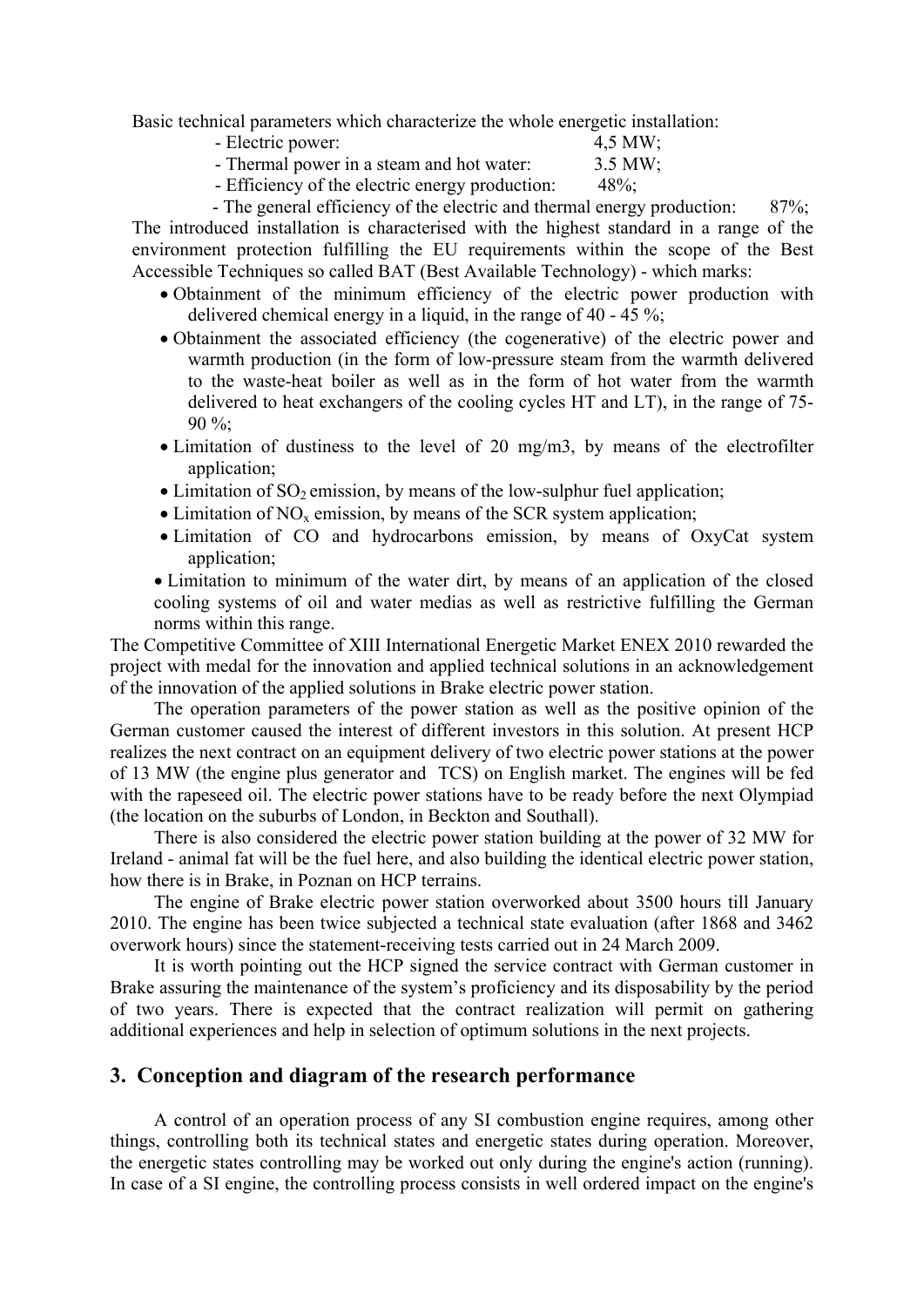constr uctional structure parameters, controlling devices and the direct user (the controlling system), according to principles, programmes and algorithms accepted by the decision-maker. They should be adapted to the executed tasks, of which undertaking requires the regard of limitations  $(H)$ , criteria function  $(F)$  as well as the results of diagnosing in the form of diagno ses (*D*), or diagnoses and also the prognoses (*P*), or diagnoses and also the possible origins ( genesis *G*), or the full diagnoses (it means together diagnoses, prognoses and origins), gener ated by the diagnosing system (*SDG*). Such a situation is pictured in form of diagram introduced in fig. 5 [6]. The above mentioned task  $Z = \langle D_z, W_R, t \rangle$  could be interpreted as the correct action consisting in production of the required power in engine's cylinders - in general overa ll efficiency does not deviate considerably from the optimum value of the overall causing the unserviceable states, especially characterised with extensive disturbances of - the engine's functioning  $(D_z)$ , in definite operation conditions  $(W_R)$  and in the settled time (*t*). The controlling process should assure a rational engine's action, which consists in the proper energy transforming in the form of warmth and work. Consequently, the engine's efficiency that could be possible to obtain for the considered engines' types. Moreover, a technically dry friction does not occur within the engines' most significant tribologic systems. The only mitigated solid friction is acceptable. A rational action of this engines does not lead to premature damages of its elements (pistons, piston rings, main and crank bearings etc.), constructional structure, so called the breakdowns.



*Fig. 5. Simplified model of combustion engine operation with regards to diagnosing and controlling in time of operation [6]: D - diagnosis, DSZ - destructive feedback, F - criterion function, G - genesis, H - operational limitation,*  $J_p$  *- decision information, K<sub>C</sub> - disturbances while making operational decisions, K<sub>D</sub> - disturbances of the system being under diagnosis (SDN) and simultaneously under control (ST), KG - disturbances of diagnosing system (SDG), KT - disturbances of controlling system, P - forecast, SD - diagnostic system (SDN and SDG), SS control system, V - vector of initial processes, X - vector of decision, Y - vector of control, Z<sub>C</sub> - power supply of a decision maker, Z<sub>D</sub> - supplied power, Z<sub>G</sub> - power supply of a diagnosing system, Z<sub>R</sub> - lost power, Z<sub>T</sub> - power supply of a controlling system.* 

The result of foregoing considerations is that the credibility of diagnosis should be taken into account during undertaking operation decisions [2,6,7]. In case of a determined fact that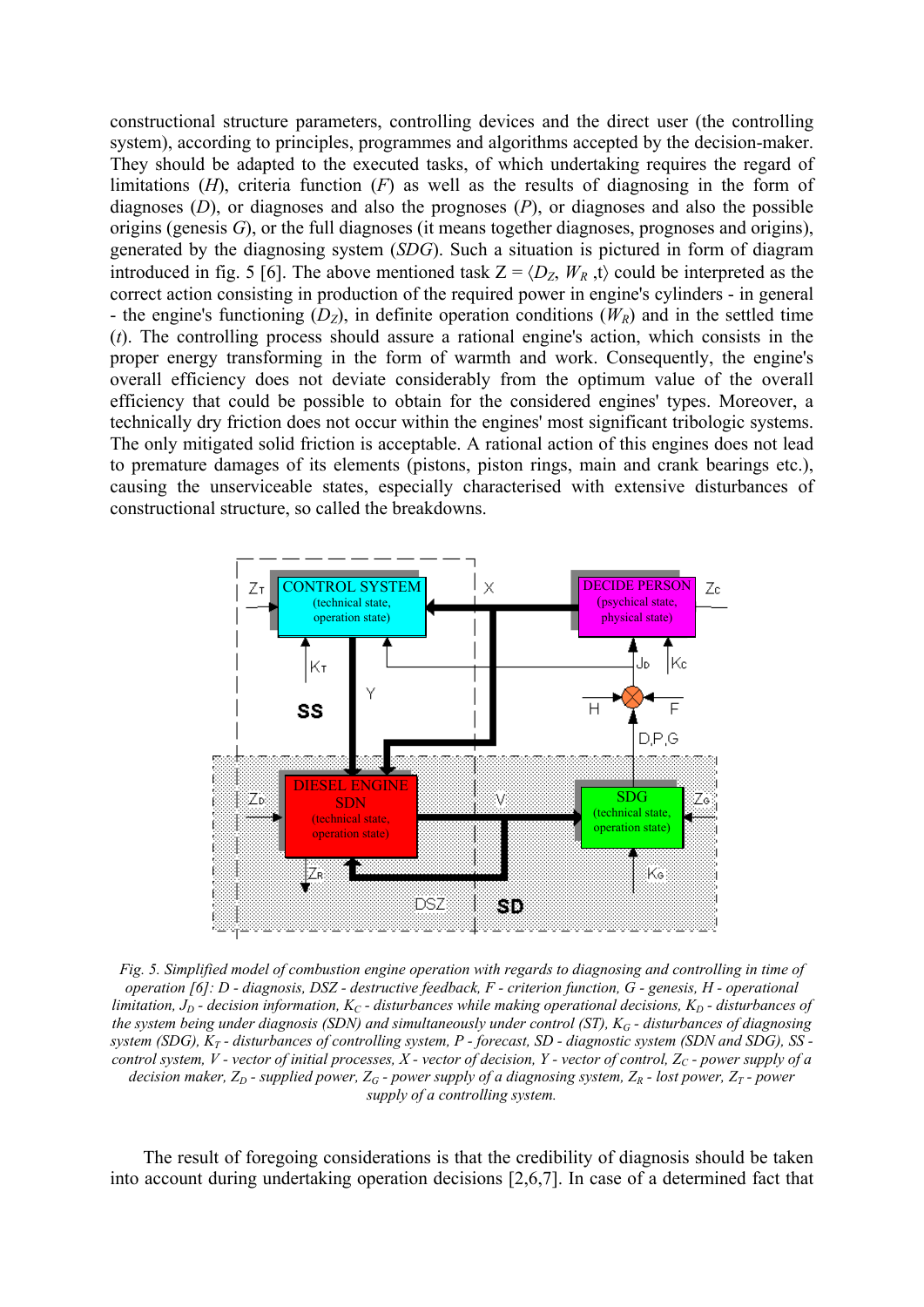the diagnosing system (the *SDG*) has been in full operation readiness (in the full serviceable state and acted without fail) during diagnostic investigations and diagnosis elaboration about the engine's technical a diagnosis pertinence should be taking into account [2,6]. The additional result is that the rational regard of the diagnostics within the control process of combustion engines requires the accomplishment of a diagnostic identification of the individual engines, in which the information enabling the construction of suitable diagnostic models of these engines should be worked out. This task requires also a diagnostic process identification aiming an obtainment of the information defining a specific of this process. The information got has the essential meaning, because the course of this process influences on the diagnosis' credibility, indeed (alternatively on the pertinence) about the technical state of individual combustion engines. The process can be viewed variously, but it goes without saying that the process is created by the realizations, as follows: always:

- diagnostic investigation,
- diagnostic inference.

In general, a diagnostic inference is usually created by the inferences: signal, measuring, symptomatic, structural and operational [2]. A schematic diagram of such an inference is introduced in fig. 6.



*Fig. 6. Diagram of diagnostic inference enabling elaboration of a diagnosis about technical state of an engine (SDN) and simultaneously about making operational decision: engine of "full ability", "partial ability" or "disability" for employment in compliance with its destination: DSg - signal diagnosis, DPm - measurement diagnosis, DOb - symptom diagnosis,*   $DS_t$  - structure diagnosis,  $DE_k$  - operation diagnosis.

As far as the introduced diagnosing conception is concerned the diagnosing process has go the values (states), which represent a diagnostic investigation and specified kinds of the inference, and the time of these kinds duration reflects realizations of these states. Therefore, this is the process of the following class: discreet in states and continuous in time. From the research which have been carried out so far results that this process can be recognized as the semimarc one [7,8,9].

The mistakes made within every kind of mentioned above inferences can accumulate. Moreover, the more states *SDN* are contained in a diagnostic task the greater mistakes are. The more exact diagnosis is necessary (it means a diagnosis at the larger credibility) the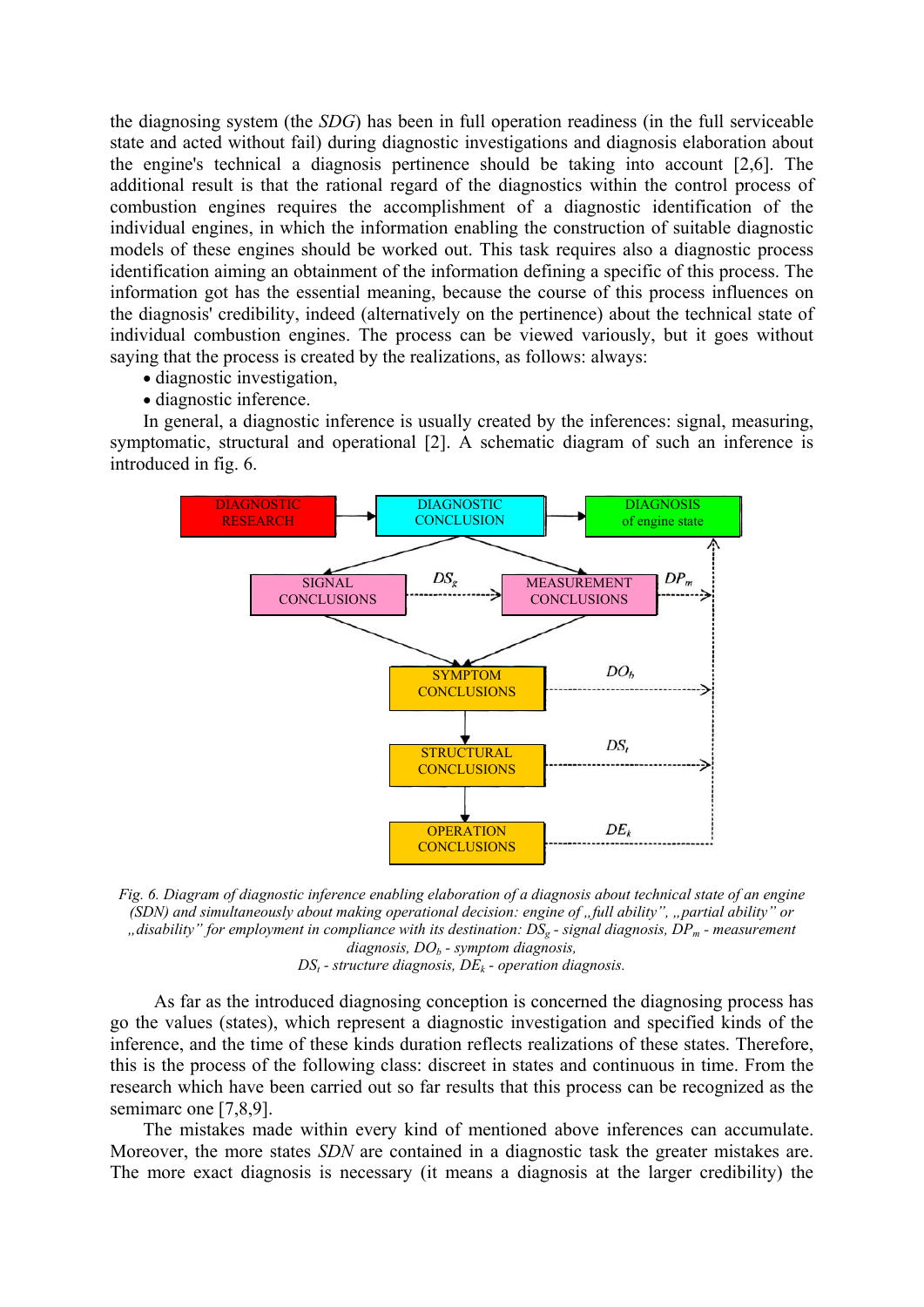mist akes meaning is greater. These facts cause, that only three states class *SDN* are considered: full fitness, partial (incomplete) fitness and unfitness.

## **4. Research apparatus**

### **4.1. General description of the research apparatus**

Permanent modernizing and enlarging the possibility of the measurement-diagnostic systems applied within the energetic system driven with combustion piston engines enables widening functions of the control system of control including, except standard measurement of the operation parameters, also the functions of measurement and registration:

- pressure in an engine's cylinders,
- vibration generated by the chosen points of an engine's constructional structure ( the head, turbocompressor's frame),
- vision of internal spaces.

Schematic diagram of the designed diagnosing system, taking into account the constructional form of 7L35MC-S engine as well as the accessible investigative apparatus, is introduced in figure 7.



*Fig. 7. Schematic diagram of 7L35MC-S engine along with diagnosing system's elements t valve, 3 – turbocompressor, 4 – scavenging air cooler, 5 – scavenging air-1 – exhaust-storage cell, 2 – outle storage cell.* 

#### **4.2. Digital indicator of the pressure in engine's cylinders**

electronic indicator "LEMAG PREMET C" (fig. 8). The diagrams represent the courses of pres sure alterations in the engine's cylinders in terms of an angular position of the crankshaft. Mor eover, a crankshaft's angular position on the indicator diagram is related to the piston's A selective indicating the engine's cylinders during a steady running on representative and settled ranges of the engine's load represents the basis of a realization of the parametric diagnostic investigations. Developed indicator diagrams are created by means of the specialist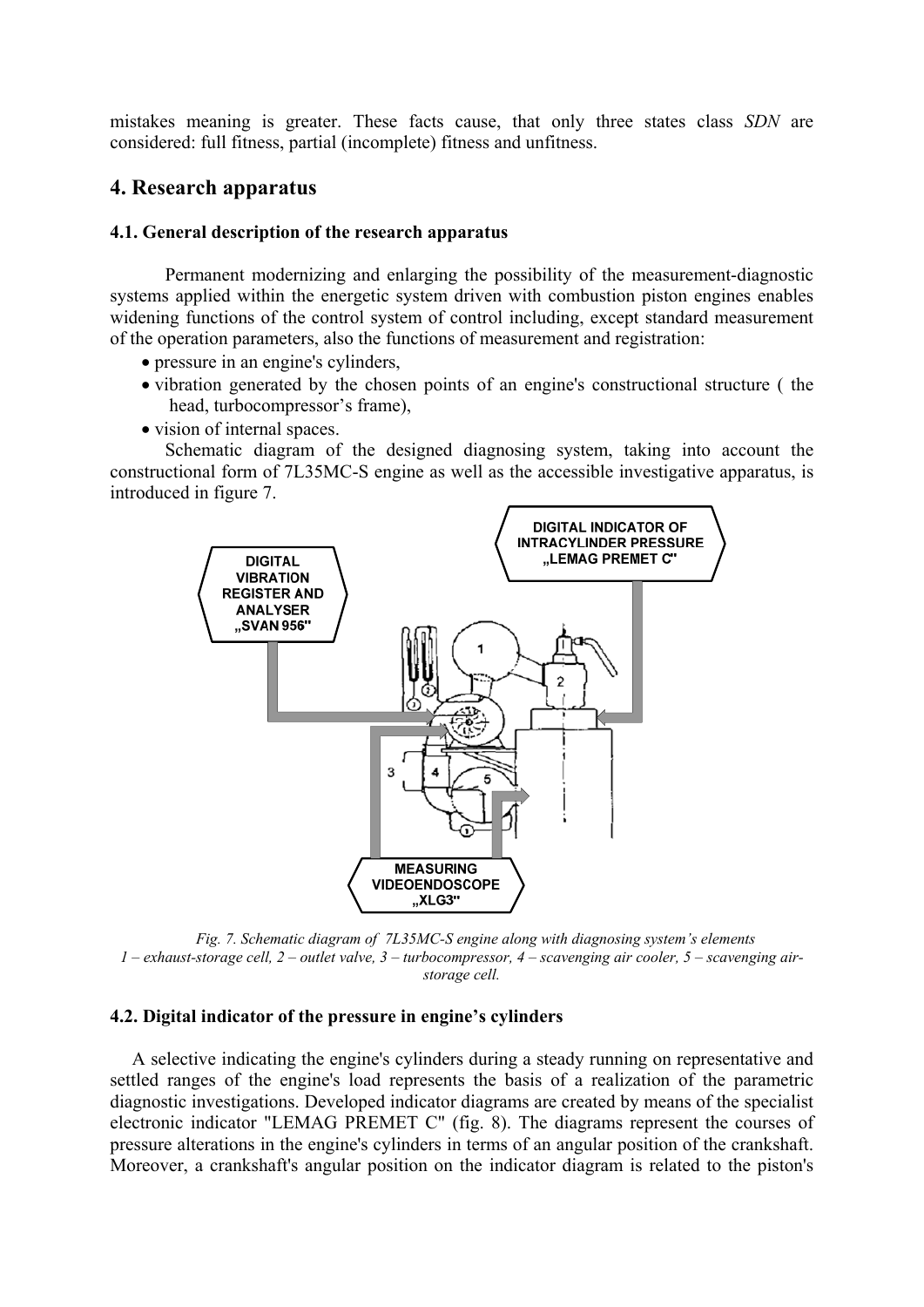IDC (inner dead centre) - fig. 9a. Such diagrams are then overlaid each other, averaged and compar ed in terms of a load's inequality of the engine's individual cylinders - fig. 9b. It has the lifespan of elements transmitting a torque to the power receiver. If the cylinders' pressure measurements were associated with the vibration measurements generated from the engine's head during hittings the co-operating constructional elements of valve timing and fuel apparatus the more precise and deeper formulation about the engine's governing state would be possible. got relocation on the spectrum of torsion vibration of the engine's output shaft deciding about

The results of cylinders' indicating will be also used in a trends analysis to evaluate alterations of the engine's technical state in different stages of the usage process and to elaborate rational operation decisions.



*Fig. 8. Digital indicator of the engine's intracylinder pressure ..LEMAG PREMET C" [23] a) complete indicator along with adapter, piezoelectric Kistler sensor (0-25,0 MPa) and projector LCD, b) the way of indicator installing on the RTA48TB engine.* 

On the basis of simultaneous measurements of pressures in cylinders, crankshaft rotational speed and vibration generated from cylindrical heads there is possible determination of the engine working spaces' diagnostic parameters, as follows:

- maximum compression and combustion pressure,
- average indicating pressure of individual cylinders,
- indicating power of individual cylinders as well as the whole engine,
- intensity of pressure growth in cylinders  $dp/d\alpha$ ,
- angles of the injector's opening and closing,
- angles of an occurrence of the fuel self-ignition in a cylinder,
- angles of cylinder valves' opening and closing.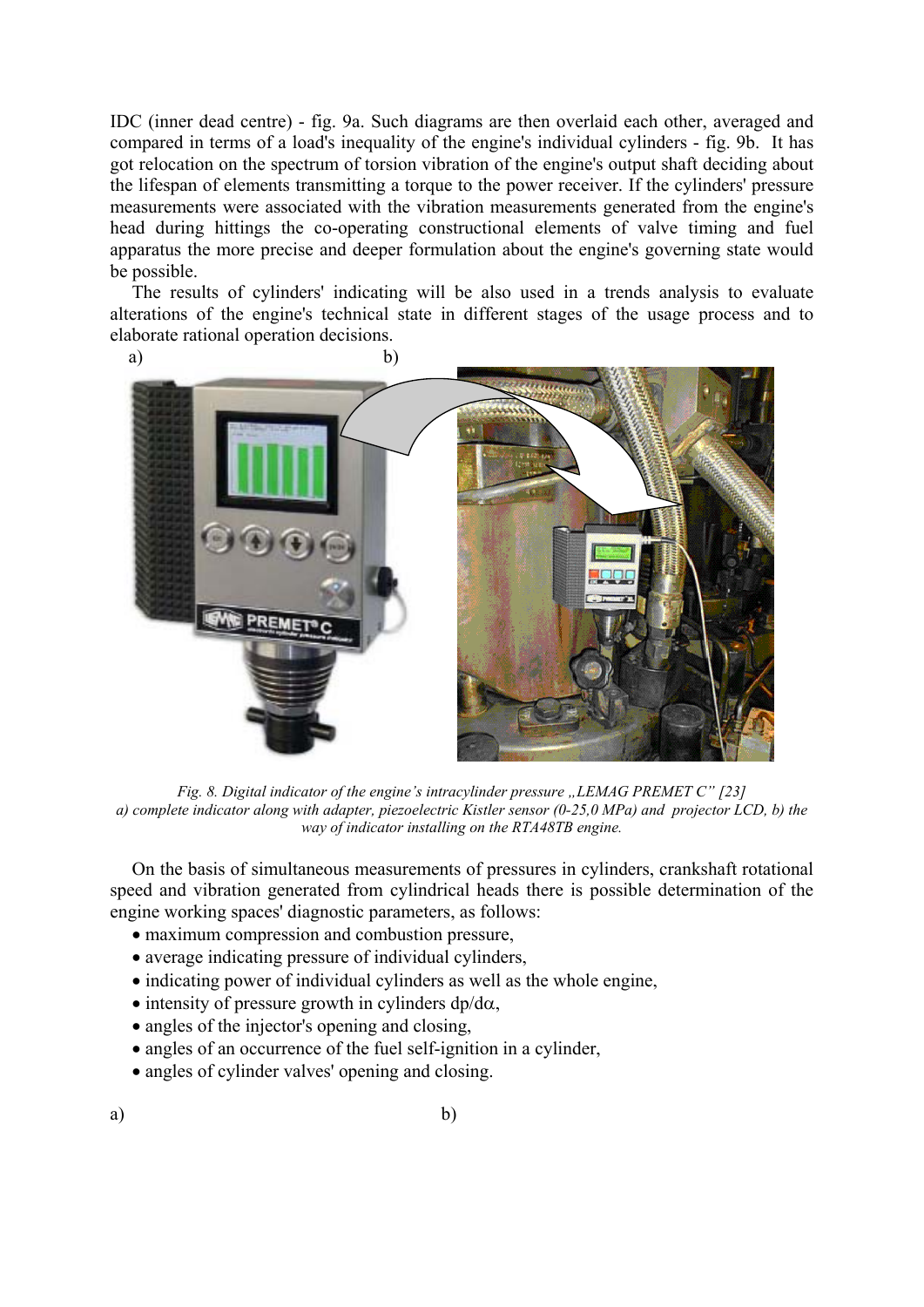

*Fig. 9. View of the computer screen after starting-up an analyzing program of the indicator a) analysis of the intensity of pressure growth in cylinders, b) overlaid indicator diagrams – fuel afterburning during expansion process worked out in cylinder number 2 (disturbances within the atomization process, leakage of the injector sprayer).* 

A convenient menu of the analysing indicator programme enables working out the functions, as follows:

- display of a course of the cylinder heads vibration's envelope on a background of the intracylinder pressure course in terms of the crankshaft rotation angle,
- quick presentation of all the measured and computed parameters' values in the form of tables as well as developed graphs and bar graphs, and also the comparison of their values to the average values for the engine,
- comparison of the indicator diagrams of any cylinders of a studied engine, as wel as the gathered data of different engines of the same type.

There is possible to carry out the analysis of the engine's technical state on the basis of ass igned diagnostic parameters, as follows::

- assessment of the engine cylinders' tightness,
- assessment of the load equability of individual engine cylinders,
- assessment of the control quality of the injection unit,
- assessment of the performance of the whole engine,
- assessment of the engine's and propulsion system's mechanical losses,
- forecasting the time of the engine's correct running,
- precise readjustment of the engine to the work on partial loads, which leads to limitation of fuel consumption even by 30%.

#### **4.3. Digital vibration register and analyzer**

A fatigue strength of the material of constructional structure's elements stands for one of the parameters which has got the most essential impact on a combustion engine's lifespan. A multiple alterations of mechanical and thermal loads during an engine's work might cause serial springy and plastic deformations of the constructional elements. They represent the reason of a formation of variable internal tensions, until the fatigue cracks occur (high - and low-cycle fatigue). A vibration resulting from the stability loss of the engine's s mechanical unit stands for the most frequent reason of fatigue cracks of a combustion piston engine. With regard to a special construction's complexity of the combustion piston engine, as a fluidflow machine at the periodic action, there is possible appearing the resonance phenomenon of all the vibration's forms: torsion, longitudinal and transverse. The huge variety and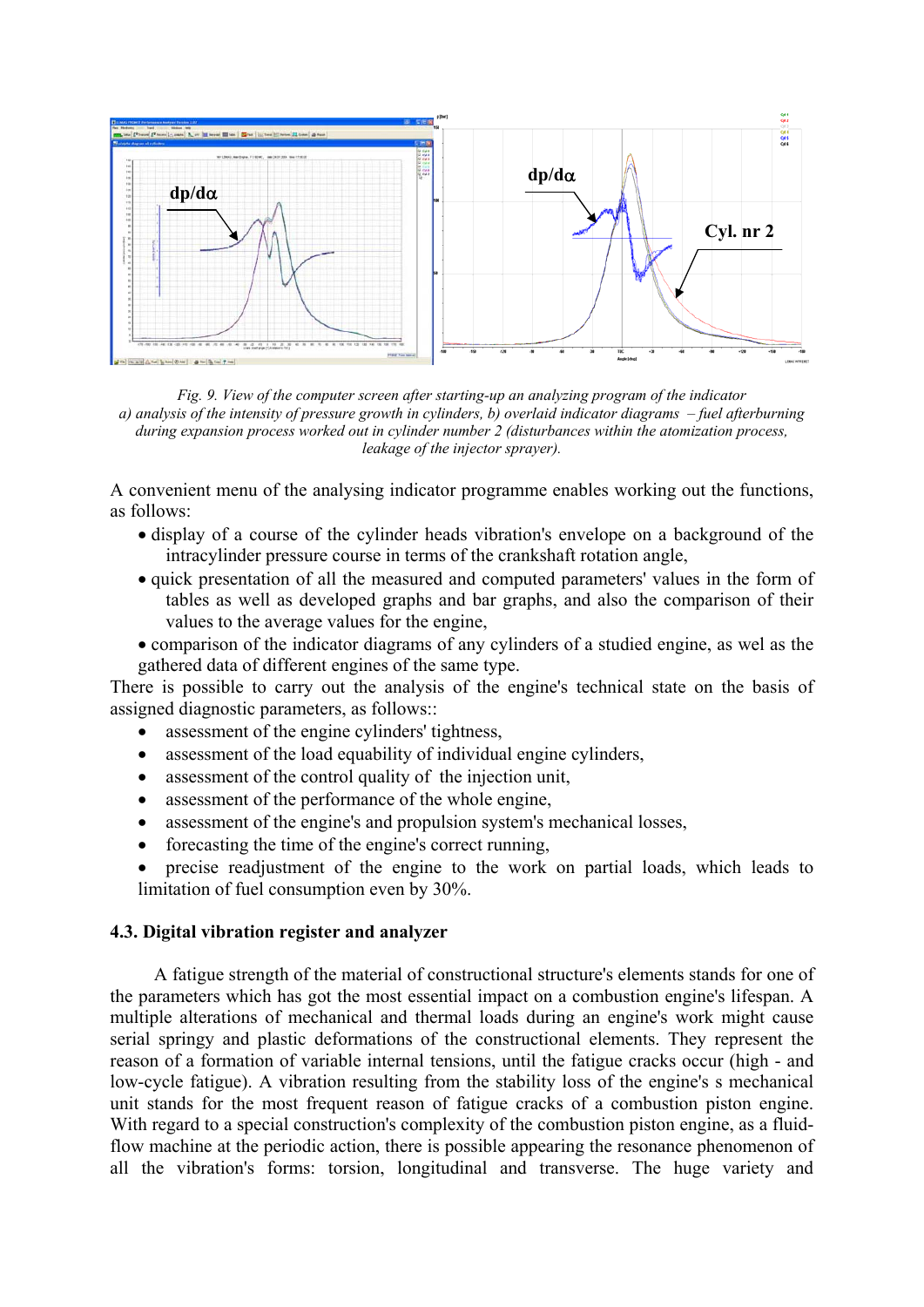c hangeability of the occurred extortions (and disturbances), at a lack of sufficient information about the frequencies of proper (own) vibration of constructional parts causes the opinion that the state of an operational vibration diagnostics of combustion piston engines is still tria ls to make a spectral analysis of all the vibration's forms for the technical state's evaluation of c hosen constructional elements of the engine. It would concern, among others, cylinder liners - longitudinal and transverse vibration [19], fuel injectors and working spaces - a cranksh aft's torsion vibration [3,4,5,17], cylindrical valves (clearances) - the transverse vibr ation of a head [15], turbocompessors (bearing and blading system) - longitudinal and tran sverse vibration of the rotor [16]. discontent, because only few engine's components are susceptible on this method of a technical state's evaluation. Nevertheless, many scientists dealing with a diagnostics of combustion piston engines of a large power (particularly marine diesel engines) undertake

vibration signal generated with a turbocompressor running represents the most promising method of a complex evaluation of its technical state. An attractiveness of the spectral analysis confirms its common applying in diagnostics of whirling machines. It induces the measuring devices' manufacturers to construct the more and more perfect vibration's registers and analyzers which give a possibility of the following trends of values' alterations of the spectrum parameters in different characteristic frequency bands, for the well-known and On the basis of so far reached results, there can be concluded that in case of the considered 7L35MC-S engine the measurement and spectral-correlational analysis of the recognizable states of operation unfitness [24].

turbocompressor a single-channel digital vibration measuring instrument SVAN 956 type equipped with the function of frequency analysis (FFT function - Fast Fourier Transform function) of spectrum amplitudes of the recorded vibration signal will be applied- fig. 10. It is foreseen, that in the first stage of diagnostic investigations of the 7L35MC engine's



*Fig. 10. Digital vibration register and analyser "SVAN 956" [24] 1 – piezoelectric sensor of vibration's acceleration, 2 – laser tachometer probe.* 

It is equipped with DYTRAN piezoelectric acceleration sensor 3185D type. A magnetic connection of the sensor makes it pos sible a quick exchange of the measurement place which has got the very essential meaning in case of variable and limited conditions of the measurement's realization. Three independent measuring profiles applied in the analyzer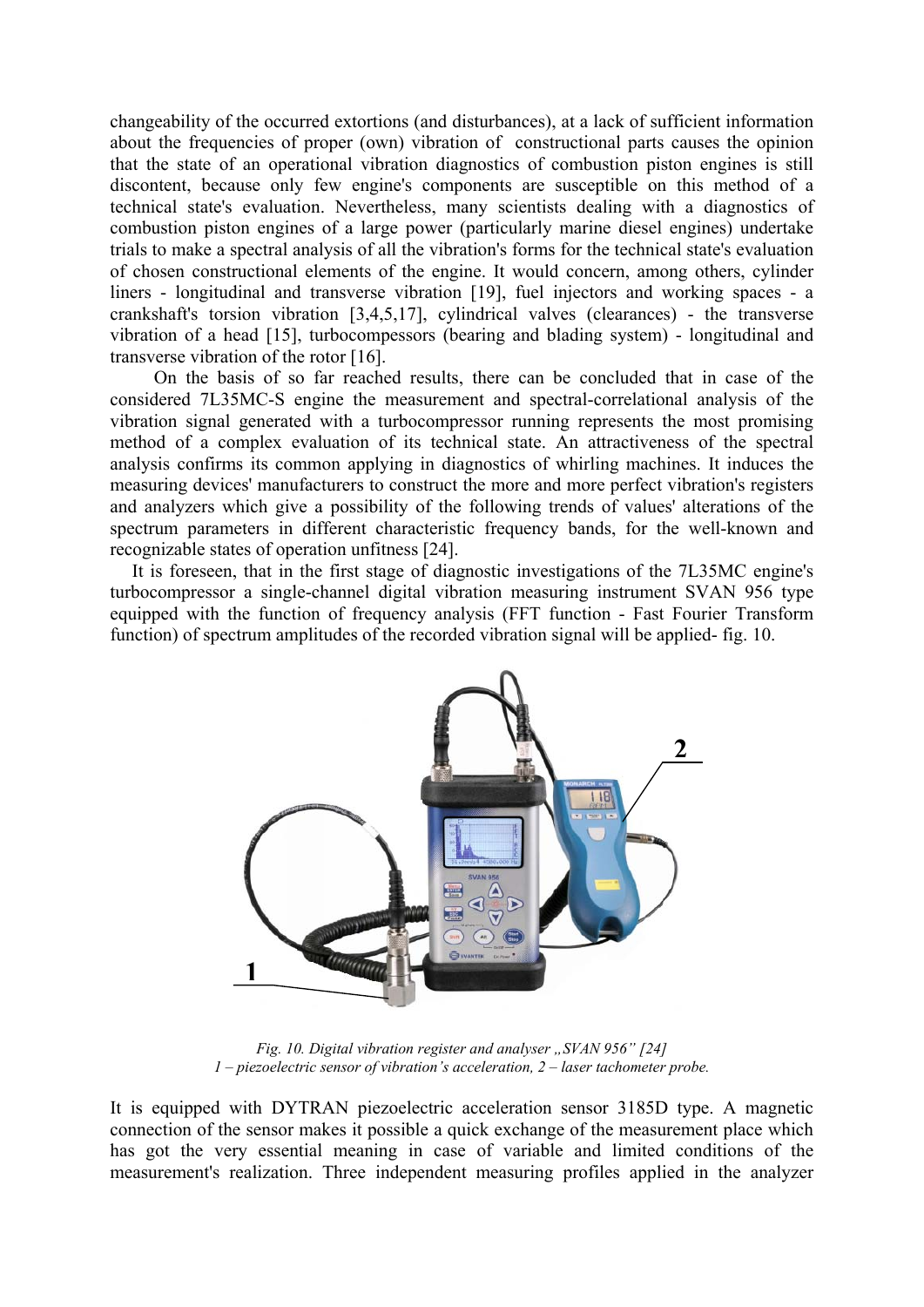permit selecting three filter sets and time-constants for the simultaneous measurement of vibration's acceleration, velocity and displacement within the frequency range from 0,5 kHz to 20 kHz (limited with a transfer band of the applied transducer). Thanks to the large power of a signal processor the simultaneous narrow-band analysis FFT, the simultaneous frequency analyses within the octave- and tercial-bands as well as the simultaneous analysis of vibration envelope are possible during the measurement realization. The analyzer's capacious memory (32 MB) enables recording a time history of the measurement within unsteady processes (tu rbocompressor rotor's acceleration and deceleration) for an observation of the level (MAX). There is also accessible the register's version equipped with a function of whirling machine balancing, which requires the rotational speed measurement (laser tachometer probe - from 1 to 99999  $\min^{-1}$ ) with a simultaneous vibration measurement. alterations and frequency spectrum during measurements: root-mean-square value (RMS), peak value (PEAK), peak to peak value (PEAK-PEAK), maximum root-mean-square value

#### **4.4. Measuring videoendoscope**

A visual examination o internal space of marine diesel engines with the use o edoscopies is currently the basic method of technical diagnosis. The surface structure of the construction material is seen as if through a magnifying glass during the examination which enables detections, identification and quantitative assessment of the malfunctions and material defects, eventually leading to the quick assessment of the level of deterioration and fouling of the constructional elements while the engine is excluded from the motion. They do not usually generate observable alterations of the diagnostic parameters' values. Depending on the method of observation and image processing o a surface under examination we can distinguish a classic optical endoscopy utilizing rigid (lens based) boroscopes and flexible fiber glass fiberscopes and dynamically developing digital endoscopy utilizing highly sophisticated videoendoscopes fitted with high resolution micro cameras – fig. 11.



*Fig. 11. Schematic diagram of a videoendoscope [25]* 

A CCD camera processes optical image into an electronic one which is digitally transmitted via a bus into a color LCD unit. This solution generates new diagnostic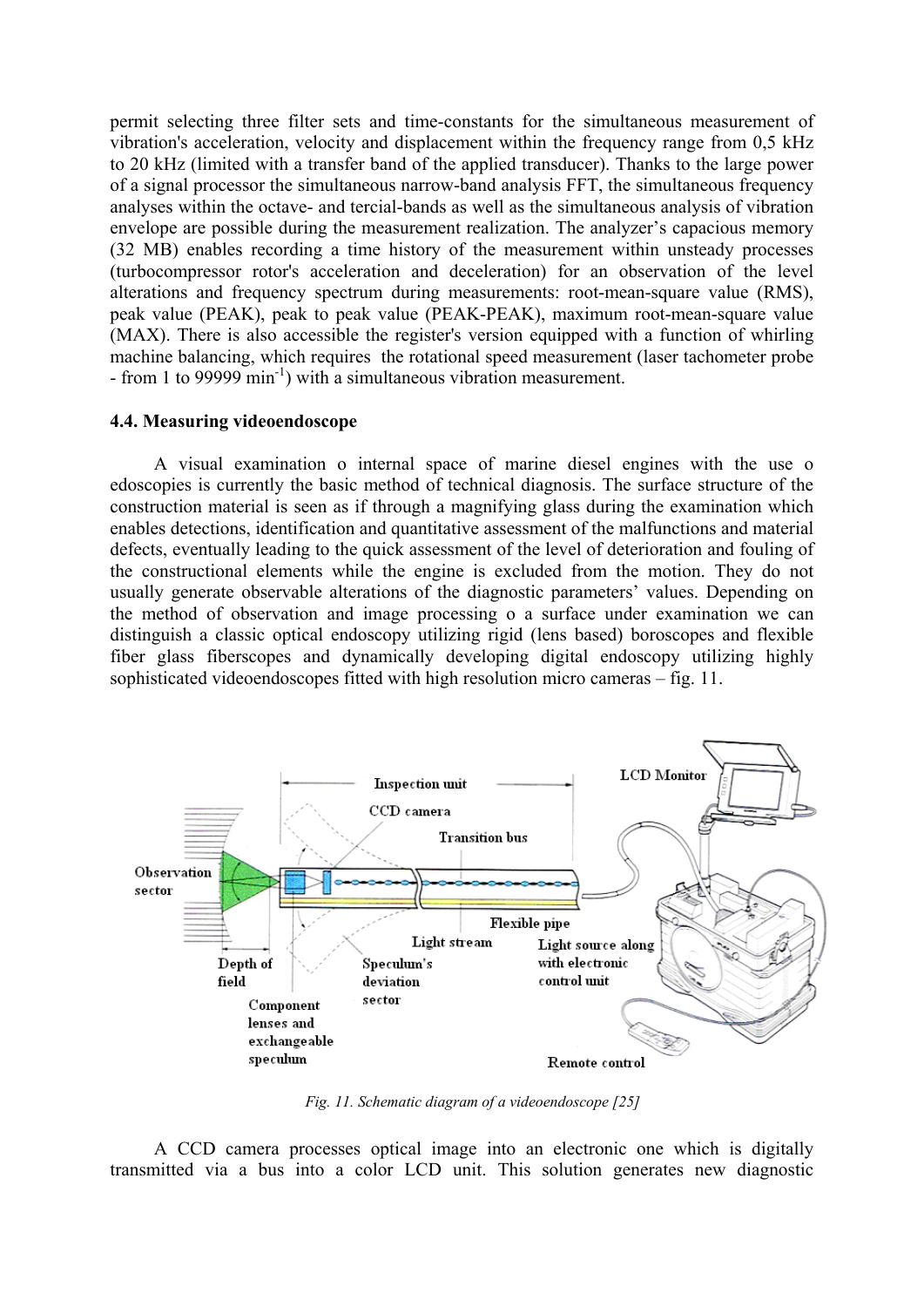possibilities such as the ability of qualitative assessment of the surface deterioration (the possibility to measure the detected structural changes – defects, discolorations, contrast etc.). Because producers of marine machines and devices give permissible values of the surface defects of the most vulnerable construction elements the precise assessment of the real dimensions of the defect represents a key diagnostic issue.

Another important advantage is the high resolution of the image reaching several hundred thousand pixels which ensures sharpness even under poor illumination – fig.12. A digital recording of the image as videoinformation in e.g. JPEG can be transmitted on long distances (cellular networks, the internet). This allows a multilateral didactic (training an exchange of experience) or specialized consultation aiding the process of diagnostic reasoning.



*Fig. 12. Digital recording of the image by means of measuring videoendoscope XLG3 [12,25] a) panoramic LCD projector, b) depth's measurement of the concave surface profile with the "Shadow" method.* 

## **5. Summary. Final remarks and conclusions**

Biofuels application at the defined physical-chemistry proprieties requires the adaptation of the engines' constructional structure to the biofuels which have to feed them. There has been affirmed the relationship between the applied biofuel and constructional structure of the engine, representing the investigation, which is fed with this fuel.

A two-stroke, low-speed engine of 7L35MC type produced on licence of MAN DIESEL A/S Company, adapted to biofuelling with a raw palm oil has been undertaken as an investigation object.

system by means of, except standard measurements of operation parameters also, functions of the measurement and registration: There is a possibility of widening the measuring offer of universally applied control

- pressure in the engine's cylinders,
- vibration generated by the selected points of the engine's constructional structure (cylinder head, turbocompressor frame),
- image of the engine's internal spaces.

The measuring possibilities of the specialist electronic indicator "LEMAG PREMET C" (fig. 8) have been characterized. It is designed and foreseen to create a developed indicator diagrams which represent courses of the pressure alterations in the engine's cylinders in terms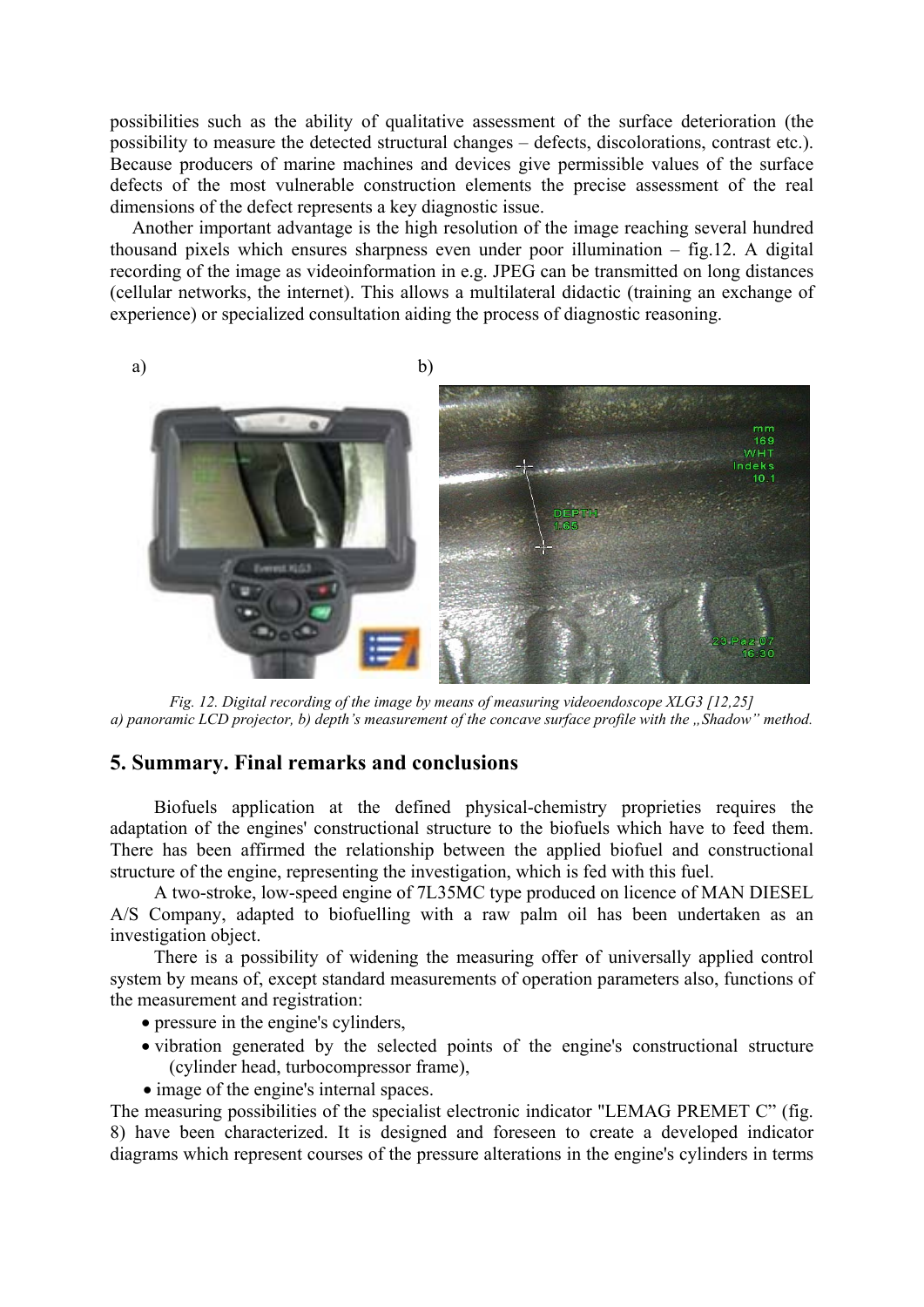of crankshaft angular position. Moreover, the crankshaft angular position on a developed indicator diagrams is related to the piston's IDC.

There has been also paid an attention within the proposed investigations on usefulness of a multi-channel vibration meter "SVAN 956" type, equipped with the function of frequency analysis (FFT function) of the spectrum amplitudes of the recorded vibration signal (fig. 10). The vibrometer is additionally equipped with a piezoelectric acceleration sensor DYTRAN 3185D type.

One of the most up-to-dated videoendoscope, namely a measuring videoendoscope "XLG3" type, foreseen to diagnostic investigations has been presented. This kind of endoscope is equipped with miniature digital camera CCD, at high resolution (fig. 11), which processes an optical image into an electronic one. Its digital record is transformed by the sonde (broadcasting rail) on the LCD colorful monitor.

An application of the above mentioned diagnostic devices is necessary with regard to need to obtain the credible information concerning not only energetic aspects and potential contamination of a natural environment with toxic substances, but also aspects within the durability. range of wear and tear process of the engine fed with biofuels and the same its reliability and

It results from the gathered information about MAN Diesel 7L35MC-S engine wearing (affects its reliability and durability), that a technical diagnostics has to be necessarily applied. It sho uld be expected, that diagnosing systems like mentioned: digital vibration register and diagnosing systems which provide contemporary self ignition engines represent interesting possib ilities to incorporate information about technical shape of biofuelled engines. analyzer "SVAN 956", digital indicator of the pressure in engine's cylinders "LEMAG PREMET C" as well as the measuring videoendoscope "XLG3" applied together with classic

# **Bibliography:**

- *1. Adamczyk A., Lotko W.: Zastosowanie mieszanin paliw alternatywnych i oleju napędowego w silnikach z wtryskiem bezpośrednim. AUTO-Technika Motoryzacyjna Nr 11/90.*
- *2. Będkowski L.: Elementy diagnostyki technicznej. Wyd. 2. WAT, Warszawa 1992.*
- *3. Bonnier J.S., Tromp C.A.J., Klein-Would J. Decoding torsional vibration recordings for cylinder process monitoring. CIMAC Copenhagen 1998.*
- *4. Borkowski W., Piętak A., Jakubczak M. Ocena sprawności technicznej silnika z zapłonem samoczynnym na podstawie analizy drgań skrętnych wału korbowego. Kongres Diagnostyki Technicznej, Gdańsk 1996.*
- *5. Bruski S. Zastosowanie analizy częstotliwościowej drgań skrętnych wału napędowego do identyfikacji stanu technicznego wtryskiwaczy paliwa średnioobrotowego silnika okrętowego w eksploatacji. Rozprawa doktorska. Politechnika Gdańska 2005.*
- *6. Girtler J.: Probabilistic measures of a diagnosis' likelihood about the technical state of transport means. Archives of Transport, vol. 11, iss. 3-4. Polish Academy of Sciences. Committee of Transport, pp.33 42.*
- *7. Girtler J.: Możliwości zastosowania i przydatność procesów semimarkowskich jako modeli procesów eksploatacji maszyn. Zagadnienia Eksploatacji Maszyn, z. 3/1996, s. 419-428.*
- *8. Grabski F.: Teoria semi-markowskich procesów eksploatacji obiektów technicznych. Zeszyty Naukowe AMW, nr 75 A, Gdynia 1982.*
- *9. Grabski F.: Semi-markowskie modele niezawodności i eksploatacji. PAN. IBS, Warszawa 2002.*